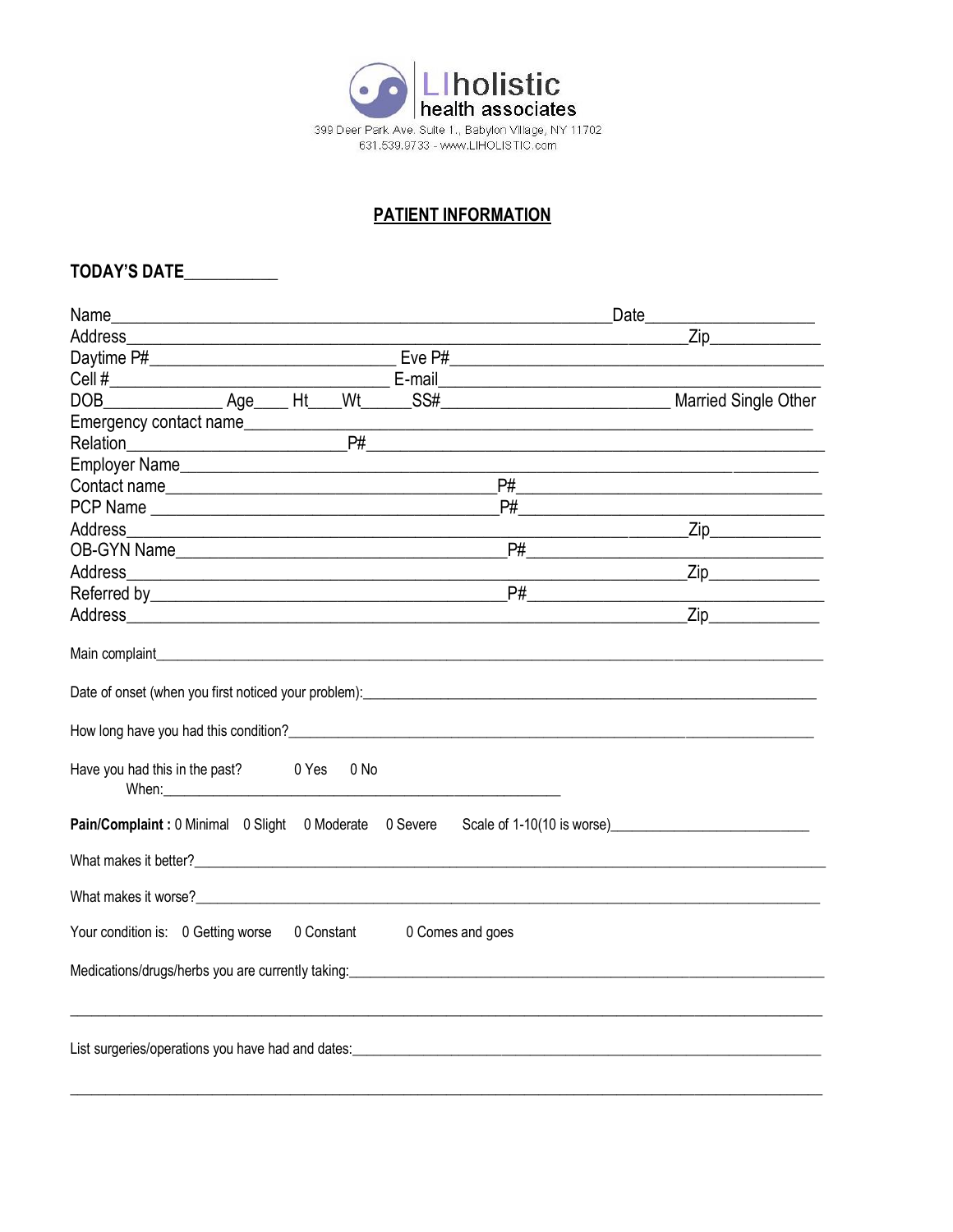## **Family History**

|                     | Father | Mother | Sibling | Children | Self |
|---------------------|--------|--------|---------|----------|------|
| <b>Arthritis</b>    |        |        |         |          |      |
| Asthma              |        |        |         |          |      |
| Cancer              |        |        |         |          |      |
| Allergies           |        |        |         |          |      |
| Heart trouble       |        |        |         |          |      |
| High blood pressure |        |        |         |          |      |
| Stroke              |        |        |         |          |      |
| Diabetes            |        |        |         |          |      |

| <b>Energy level</b>  | Stress          |  |
|----------------------|-----------------|--|
| 0 High (time of day) | 0 None          |  |
|                      | 0 Moderate      |  |
| 0 Low (time of day)  | 0 Severe        |  |
|                      | What causes it? |  |
|                      |                 |  |

# **Sweating & Circulation**

| 0 Night sweats      |                                            |
|---------------------|--------------------------------------------|
| 0 Rarely Sweat      | Feeling of 0 Hot 0 Cold<br>What areas?     |
| 0 Excess Sweating   |                                            |
| 0 Spontaneous Sweat | Hands and feet get cold easily? 0 Yes 0 No |

### **General**

| 0 Chills     | 0 Fatique       | 10 Aversion to heat |
|--------------|-----------------|---------------------|
| 0 Low energy | 0 Excess thirst | 10 Aversion to cold |
| 0 Dizziness  | 0 Weight loss   | 10 Low back pain    |
| 0 Allergies  | 0 Weight gain   | 10 Joint disorders  |

## **Skin**

| 0 Dry                | 0 Changing moles/lumps                | 0 Hair loss/thinning      |
|----------------------|---------------------------------------|---------------------------|
| 0 Itchy              | 0 Changing in cysts/tumors            | 10 Dry scalp              |
| 0 Moist, clammy      | 0 Boils                               | 0 Skin puffy/wrinkled     |
| 0 Burning            | 0 Frequent rashes                     | 0 Dark circles under eyes |
| 0 Blood not clotting | 0 Acne                                | 10 Other:                 |
| 0 Hives              | 0 Bruises easily (black & blue spots) |                           |

# **Sleep**

| 0 Trouble falling asleep | 0 Insomnia     | How many hours do you sleep each |
|--------------------------|----------------|----------------------------------|
| 0 Trouble staying asleep | 0 Vivid dreams | Night?                           |
| 10 Restful               | 0 Other:       |                                  |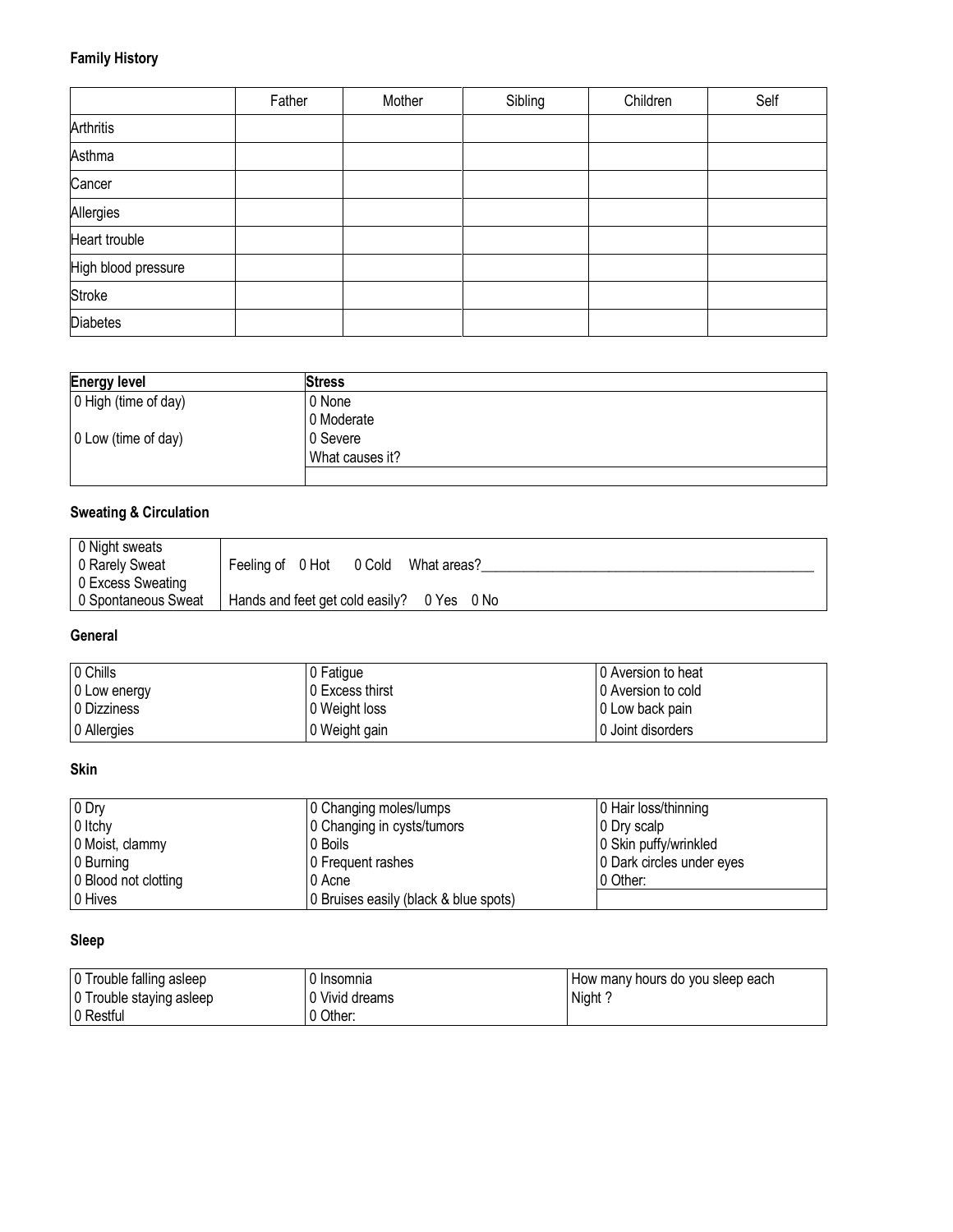## **Head & Neck**

| 0 Dizziness    | 0 Blurred vision      | 10 Headaches: |
|----------------|-----------------------|---------------|
| 0 Memory loss  | 0 Double vision       | (list area)   |
| $ 0 E$ ye pain | 0 Floaters            |               |
| 10 Dry eyes    | I 0 Loss of balance   | 0 Other:      |
| 0 Red eyes     | 0 Darkness under eves |               |

### **Ears & Nose**

| 0 Poor hearing             | 0 Ringing/buzzing in ears | 0 Congestion/allergies         |
|----------------------------|---------------------------|--------------------------------|
| 0 Earaches                 | 0 Frequent nose bleeds    | 0 Frequent colds # p.y._______ |
|                            | I0 Sinus trouble          | 10 Other:                      |
| 0 Ear discharge/infections |                           |                                |

#### **Chest**

| 0 Hard to breathe        | 0 Mucous rattles when breathing | 10 Swollen ankles |
|--------------------------|---------------------------------|-------------------|
| 0 Wheezing               | 0 Trouble breathing at night    | 0 Coughing phlegm |
| 0 Shortness of breath    | 0 Persistent cough              | Color             |
| 0 Pain/pressure in chest | 0 Chest pain                    | 10 Other:         |
| 0 Palpitations           | 0 Coughing Blood                |                   |

## **Genitourinary**

| 0 Frequent urination | 0 Strong smelling urine        | 0 Frequent infections |
|----------------------|--------------------------------|-----------------------|
| 0 Daytime            |                                | 0 Water retention     |
| 0 At night           | 0 Pain or burning on urination | 10 Other:             |
| 0 Hard to urinate    | 10 Blood in urine              |                       |

|                               | <b>Often</b> | Seldom | <b>Severe</b> | Mild | <b>None</b> |
|-------------------------------|--------------|--------|---------------|------|-------------|
| Poor appetite                 |              |        |               |      |             |
| Excessive appetite            |              |        |               |      |             |
| Nausea                        |              |        |               |      |             |
| Vomiting                      |              |        |               |      |             |
| Belching/Bloating after meals |              |        |               |      |             |
| Indigestion                   |              |        |               |      |             |
| Stomach pain                  |              |        |               |      |             |
| Lower abdominal pain          |              |        |               |      |             |
| <b>Bloody Stools</b>          |              |        |               |      |             |
| <b>Black Stools</b>           |              |        |               |      |             |
| Mucus in stools               |              |        |               |      |             |
| Hemorrhoids                   |              |        |               |      |             |
| Lower bowel qas               |              |        |               |      |             |
| Stools have foul odor         |              |        |               |      |             |
| Colon problems                |              |        |               |      |             |
| Diarrhea                      |              |        |               |      |             |
| Constipation                  |              |        |               |      |             |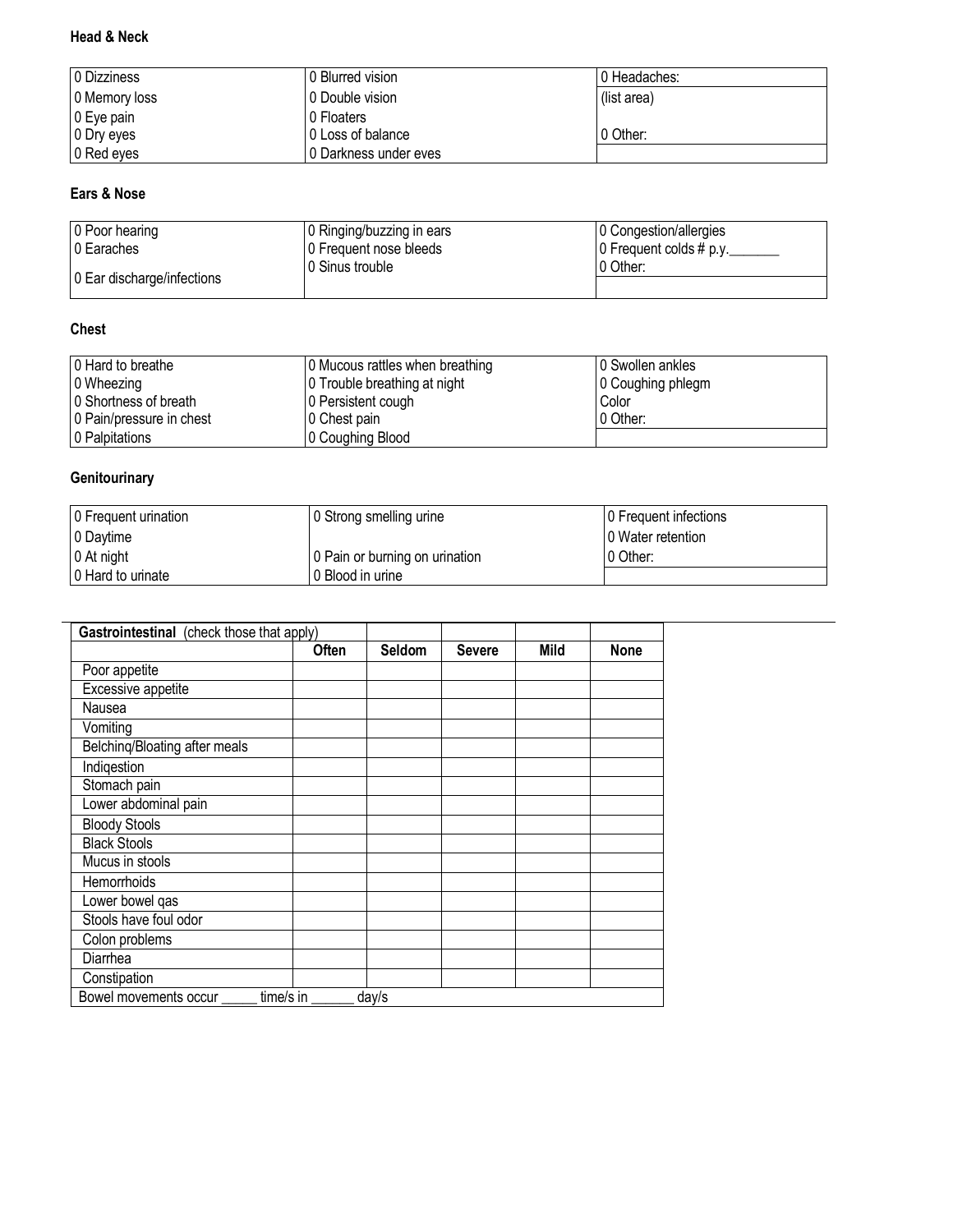#### **Neurological**

| 0 Tremors  | 0 Pain      | 0 Poor coordination |
|------------|-------------|---------------------|
| 0 Numbness | 0 Paralysis | 0 Stroke            |
|            | 0 Seizures  | 0 Other:            |
| 0 Tingling |             |                     |

#### **Emotional & Mental**

| 0 Nervousness      | 0 Moodv          | 10 Fearful                       |
|--------------------|------------------|----------------------------------|
| 0 Depressed        | 0 Mind not clear | <b>10 Terrors</b>                |
| 0 Easily angered   | 0 Manic          | 0 Difficulty expressing emotions |
| 0 Easily irritated | 10 Obsessive     | Other:                           |
| 0 Frequent crying  | 0 Compulsive     |                                  |
| 0 Disoriented      | 0 Anxiety        |                                  |

**Lifestyle Habits** (please state how much, how many and how often)

| Cigarettes (packs per day): example and contract the contract of the contract of the contract of the contract of the contract of the contract of the contract of the contract of the contract of the contract of the contract |
|-------------------------------------------------------------------------------------------------------------------------------------------------------------------------------------------------------------------------------|
|                                                                                                                                                                                                                               |
|                                                                                                                                                                                                                               |
|                                                                                                                                                                                                                               |
|                                                                                                                                                                                                                               |
| Vitamins/Herbs: <u>Communications and the contract of the contract of the contract of the contract of the contract of</u>                                                                                                     |
|                                                                                                                                                                                                                               |
|                                                                                                                                                                                                                               |
|                                                                                                                                                                                                                               |
|                                                                                                                                                                                                                               |
|                                                                                                                                                                                                                               |

 $\_$  , and the set of the set of the set of the set of the set of the set of the set of the set of the set of the set of the set of the set of the set of the set of the set of the set of the set of the set of the set of th  $\_$  , and the set of the set of the set of the set of the set of the set of the set of the set of the set of the set of the set of the set of the set of the set of the set of the set of the set of the set of the set of th  $\_$  , and the set of the set of the set of the set of the set of the set of the set of the set of the set of the set of the set of the set of the set of the set of the set of the set of the set of the set of the set of th  $\_$  , and the set of the set of the set of the set of the set of the set of the set of the set of the set of the set of the set of the set of the set of the set of the set of the set of the set of the set of the set of th

\_\_\_\_\_\_\_\_\_\_\_\_\_\_\_\_\_\_\_\_\_\_\_\_\_\_\_\_\_\_\_\_\_\_\_\_\_\_\_\_\_\_\_\_\_\_\_\_\_\_\_\_\_\_\_\_\_\_\_\_\_\_\_\_\_\_\_\_\_\_\_\_\_\_\_\_\_\_\_\_\_\_\_\_\_\_\_\_\_\_

If you wish to provide additional information please use the space below:

**Signature\_\_\_\_\_\_\_\_\_\_\_\_\_\_\_\_\_\_\_\_\_\_\_\_\_\_\_\_\_\_\_\_\_\_\_\_\_\_\_\_\_\_\_\_\_\_\_\_\_\_\_\_\_\_\_\_\_\_\_\_\_\_\_\_\_\_\_\_\_\_\_\_\_\_\_\_\_\_Date\_\_\_\_\_\_\_\_\_\_\_\_\_\_\_\_**

**This office is HIPPA compliant. This and all patient information is kept strictly confidential. Your written request is required to authorize release to any other party.**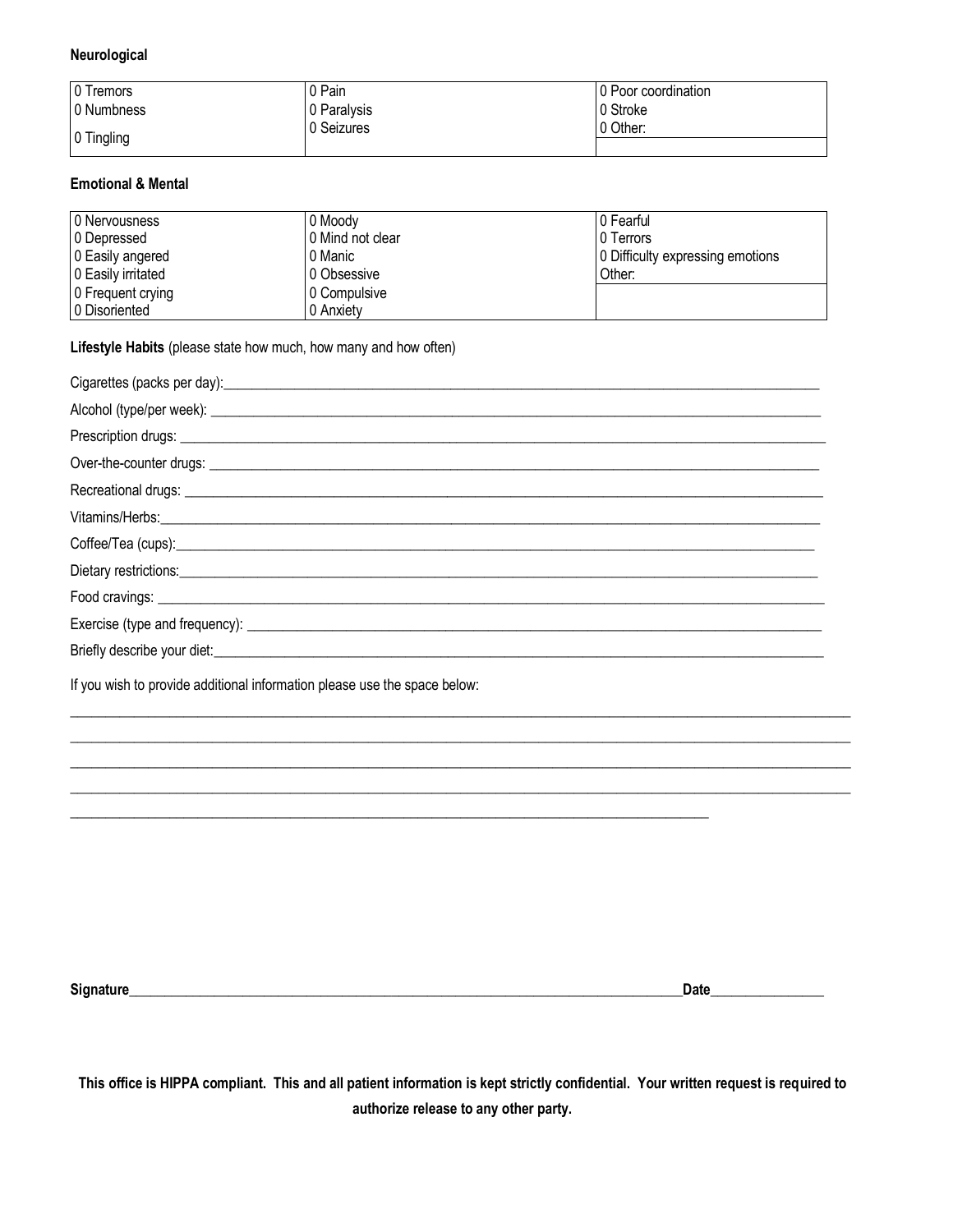# **WOMEN'S HEALTH HISTORY**

#### **Menstrual History**

| Age at which mensus began                         | Flow is 0 Heavy 0 Normal 0 Light                 |  |  |
|---------------------------------------------------|--------------------------------------------------|--|--|
| Periods are 0 regular 0 irregular                 | Cramping ___ days prior ___ days during          |  |  |
| # of days from one to the next                    | Symptoms: 0 Irritable 0 Emotional 0 Headache     |  |  |
| #of days you bleed                                | 0 Breast tenderness 0 Fatigue 0 Loose stools     |  |  |
| Color: 0 Lt red 0 Dk red 0 Purple 0 Brown 0 Black | 0 Acne                                           |  |  |
| Clots 0 Yes 0 No Size<br>AM PM Varies             | Other:                                           |  |  |
| Do you spot between periods?                      | Date of last period:                             |  |  |
| Have you been diagnosed with:                     | Have your periods changed since they began? How? |  |  |
| 0 Endometriosis                                   |                                                  |  |  |
| 0 Uterine Fibroids                                |                                                  |  |  |
| 0 Pelvic Adhesions                                | Do you Ovulate on own?                           |  |  |
| 0 Pelvic abnormalities                            | On what day of cycle?                            |  |  |
|                                                   |                                                  |  |  |
| Do you:                                           | Have discharge from nipples 0Yes 0No             |  |  |
| $\cdots$<br>$\sim$<br>$\sim$ $\sim$ $\sim$        | $\cdots$ $\cdots$ $\cdots$                       |  |  |

| PA YAMI                         | <b>TRANG GIOOTIGING TIOTIT IIIDDIGO</b> OT CO OI VO |
|---------------------------------|-----------------------------------------------------|
| Have low sexual energy 0Yes 0No | Have facial hair OYes ONo                           |
| High sexual energy 0Yes 0No     | Loss of head hair OYes ONo                          |
| Use vaginal lubricants OYes ONo | Oily skin OYes ONo                                  |
| Douche regularly OYes ONo       | Take steroids 0Yes 0No                              |

| Have you had:                        |                                                       |
|--------------------------------------|-------------------------------------------------------|
| Venereal Disease 0Yes 0No            | Regular yeast infections OYes ONo                     |
| Chlamydia Infection OYes ONo         | Chronic Vaginal Discharge 0Yes 0No                    |
| Genital Warts/Sores 0Yes 0No         | Abnormal Pap Smear 0Yes 0No Date:                     |
| Herpes Oral/Genital 0Yes 0No         | Date of last Pap Smear:                               |
| Pelvic Inflammatory Disease 0Yes 0No | IUD OYes ONo                                          |
| PID treatment 0Yes 0No               | Cervical Biopsy, cauterization or conization OYes ONo |

|                                    |                                                     | Number     | Years |                  |                                                           |             |
|------------------------------------|-----------------------------------------------------|------------|-------|------------------|-----------------------------------------------------------|-------------|
| How many children do you have?     | How many pregnancies have you had?                  |            |       | If yes, by whom? | When and where?                                           | What types? |
|                                    | How many abortions have you had?                    |            |       |                  |                                                           |             |
|                                    | How many miscarriages have you had?                 |            |       |                  |                                                           |             |
|                                    | How many times has a D&C been performed?            |            |       |                  |                                                           |             |
|                                    |                                                     |            |       |                  |                                                           |             |
|                                    | Have you taken any medications for                  |            |       |                  |                                                           |             |
|                                    | gynecological conditions other than contraceptives? |            |       |                  |                                                           |             |
| Medication                         | Reason                                              | How long   |       |                  |                                                           |             |
|                                    |                                                     |            |       |                  | Have you taken medication to help you ovulate? 0 Yes 0 No |             |
|                                    |                                                     |            |       | When             |                                                           | How long?   |
|                                    |                                                     |            |       |                  |                                                           |             |
|                                    |                                                     |            |       |                  |                                                           |             |
| Have you had fertility treatments? |                                                     | 0 Yes 0 No |       |                  |                                                           |             |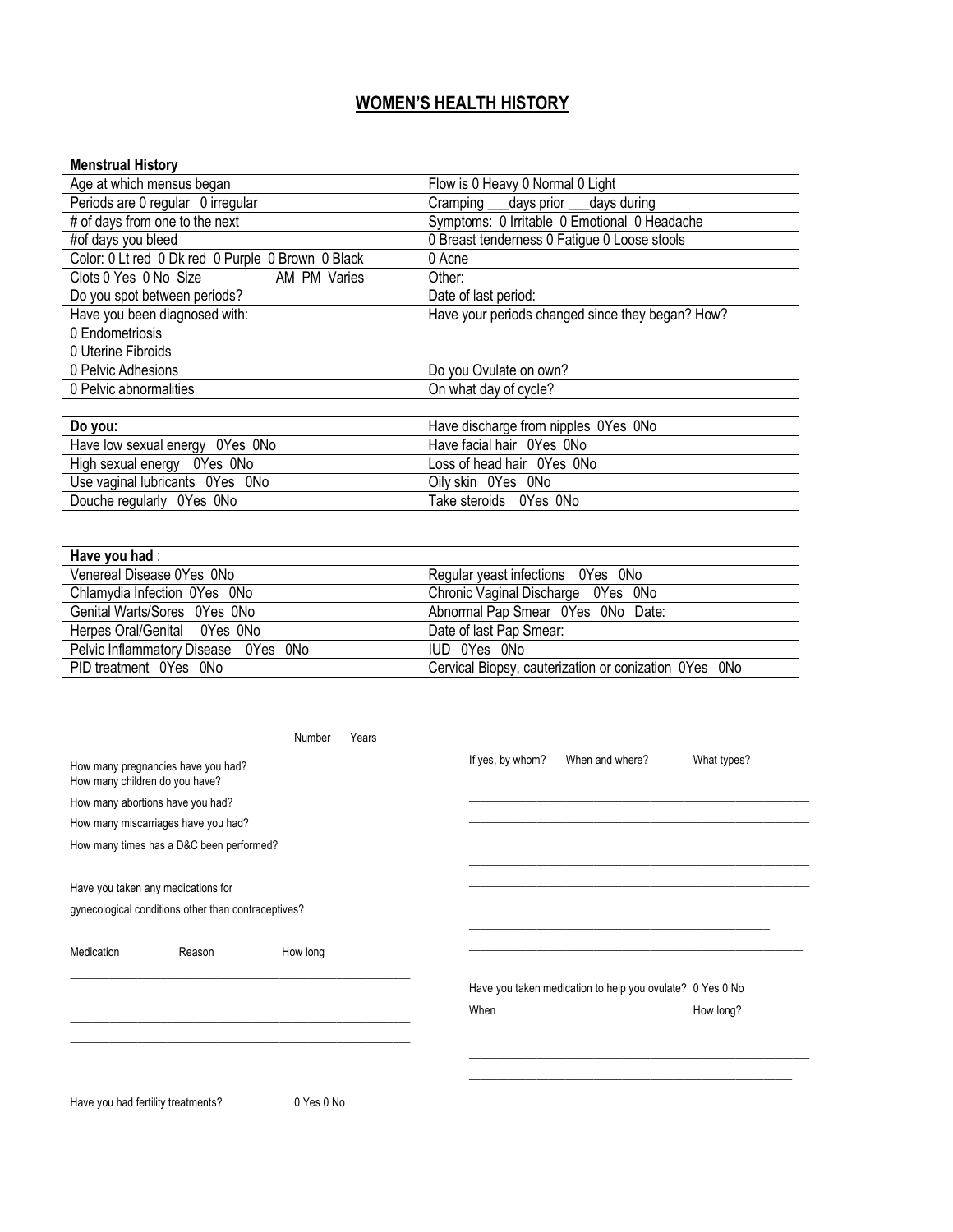|                                                                                                                                                                                                                                                 |            | Have you had any tubal operations?                                                                                    | 0 Yes 0 No |  |  |
|-------------------------------------------------------------------------------------------------------------------------------------------------------------------------------------------------------------------------------------------------|------------|-----------------------------------------------------------------------------------------------------------------------|------------|--|--|
| Have your fallopian tubes been evaluated medically? 0 Yes 0 No                                                                                                                                                                                  |            | Have you had any hormone laboratory tests performed? 0 Yes 0 No                                                       |            |  |  |
| What were the results?                                                                                                                                                                                                                          |            |                                                                                                                       |            |  |  |
|                                                                                                                                                                                                                                                 |            | <u> 1989 - Johann Stoff, deutscher Stoff, der Stoff, der Stoff, der Stoff, der Stoff, der Stoff, der Stoff, der S</u> |            |  |  |
|                                                                                                                                                                                                                                                 |            |                                                                                                                       |            |  |  |
| Do you have a single partner with                                                                                                                                                                                                               |            |                                                                                                                       |            |  |  |
| whom you have been trying to conceive?                                                                                                                                                                                                          | 0 Yes 0 No | How long have you been trying to conceive?                                                                            |            |  |  |
| How long have you been married or living together?                                                                                                                                                                                              |            |                                                                                                                       |            |  |  |
|                                                                                                                                                                                                                                                 |            | Have you had a diagnosis relating to infertility? 0 Yes 0 No                                                          |            |  |  |
| Has he had a fertility workup?                                                                                                                                                                                                                  | 0 Yes 0 No |                                                                                                                       |            |  |  |
|                                                                                                                                                                                                                                                 |            | What was it?                                                                                                          |            |  |  |
| Is your partner supportive of your wish to conceive? 0 Yes 0 No                                                                                                                                                                                 |            |                                                                                                                       |            |  |  |
|                                                                                                                                                                                                                                                 |            | Was your mother exposed to                                                                                            |            |  |  |
| Have you taken oral contraceptives?                                                                                                                                                                                                             | 0 Yes 0 No | diethylstilbestrol (DES) when she was pregnant with you? 0 Yes 0 No                                                   |            |  |  |
| When                                                                                                                                                                                                                                            | How long?  |                                                                                                                       |            |  |  |
| <u> 1989 - Johann John Stein, mars an deutscher Stein und der Stein und der Stein und der Stein und der Stein und</u><br><u> 1989 - Johann John Stone, markin film yn y brening yn y brening yn y brening yn y brening yn y brening y breni</u> |            | Have you been exposed to any<br>known environmental toxins or hormones?                                               | 0 Yes 0 No |  |  |
| <u> 1989 - Johann John Stone, Amerikaansk politiker (* 1908)</u>                                                                                                                                                                                |            |                                                                                                                       |            |  |  |
|                                                                                                                                                                                                                                                 |            |                                                                                                                       |            |  |  |
| Have you ever taken DepoProvera?                                                                                                                                                                                                                | 0 Yes 0 No |                                                                                                                       |            |  |  |
| When                                                                                                                                                                                                                                            | How long?  |                                                                                                                       |            |  |  |

# **MEN'S HEALTH HISTORY**

| Have you had:                           | Do you:                                                     |
|-----------------------------------------|-------------------------------------------------------------|
| Venereal Disease 0Yes 0No               | Have low sexual energy OYes ONo                             |
| Chlamydia Infection 0Yes 0No            | High sexual energy 0Yes 0No                                 |
| Genital Warts/Sores 0Yes 0No            | Night time seminal emission 0Yes 0No                        |
| Herpes Oral/Genital 0Yes 0No            | Have difficulty getting or maintaining an erection OYes ONo |
| Vericocele 0Yes 0No                     | Get a headache after ejaculating 0Yes 0No                   |
| Semen analysis 0Yes 0No                 | Work with chemicals or hazardous material OYes ONo          |
| Results?                                |                                                             |
| Any genital injury or surgery? 0Yes 0No | Have children? OYes ONo<br>$Age(s)$ :                       |
| Dates;                                  |                                                             |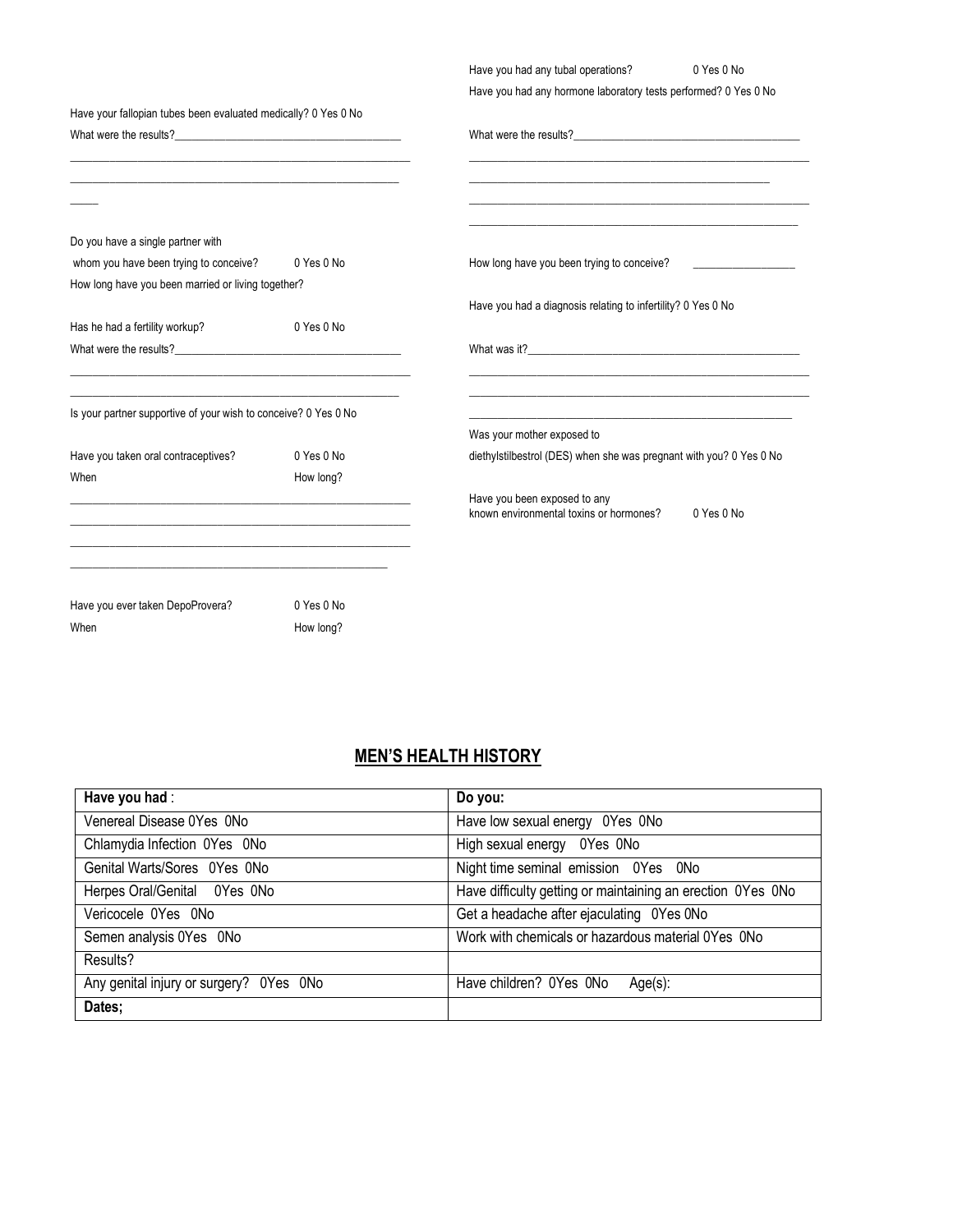

### **INSURANCE INFORMATION**

|                                                                                                                                                               | If Insured information is different from patient information please complete the following: |                            |                                                                                                                       |  |
|---------------------------------------------------------------------------------------------------------------------------------------------------------------|---------------------------------------------------------------------------------------------|----------------------------|-----------------------------------------------------------------------------------------------------------------------|--|
| Address of insured <b>Address of insured</b>                                                                                                                  |                                                                                             |                            |                                                                                                                       |  |
|                                                                                                                                                               |                                                                                             |                            |                                                                                                                       |  |
|                                                                                                                                                               |                                                                                             |                            |                                                                                                                       |  |
| Relationship to patient SPOUSE_CHILD_OTHER_                                                                                                                   |                                                                                             |                            |                                                                                                                       |  |
|                                                                                                                                                               |                                                                                             |                            |                                                                                                                       |  |
|                                                                                                                                                               |                                                                                             |                            |                                                                                                                       |  |
| <b>Primary Insurance</b>                                                                                                                                      |                                                                                             | <b>Secondary Insurance</b> |                                                                                                                       |  |
|                                                                                                                                                               |                                                                                             |                            | Name                                                                                                                  |  |
|                                                                                                                                                               |                                                                                             |                            |                                                                                                                       |  |
|                                                                                                                                                               |                                                                                             |                            |                                                                                                                       |  |
|                                                                                                                                                               |                                                                                             |                            |                                                                                                                       |  |
| <u> 1989 - Jan James James Jan James James James James James James James James James James James James James Jam</u><br>Tel: ________________________________ |                                                                                             |                            | <u> 1989 - Johann Stoff, deutscher Stoff, der Stoff, der Stoff, der Stoff, der Stoff, der Stoff, der Stoff, der S</u> |  |
| Do you have a deductable?___________<br>If yes, has your deductable been met?                                                                                 |                                                                                             |                            |                                                                                                                       |  |
| Do you have a co-payment? Amount \$                                                                                                                           |                                                                                             |                            |                                                                                                                       |  |

I request that payment of authorized medical benefits be assigned on my behalf to L I Holistic Health Associates/Andrea Huggler LAc. LLC., for services furnished to me by her or under her supervision. I authorize any holder of medical information about me to release to my insurance carrier and its agents any information needed to determine these benefits payable for related services.

To avoid misunderstandings regarding acupuncture and insurance we wish our patients to know that all professional services rendered are charged directly to the patient and that patients are personally responsible for payment of fees unless other arrangements are made in advance. We will prepare necessary forms to obtain your benefits from insurance companies. We do not render our services on the basis that insurance companies will pay all of our fees. Should your account be tendered to a collection agency for non-payment, regardless of reason, you will be assessed and charged the exact collection fee charged to us to collect your account.

I have read the above statement and fully understand its meaning and signify by my signature below.

**Signature\_\_\_\_\_\_\_\_\_\_\_\_\_\_\_\_\_\_\_\_\_\_\_\_\_\_\_\_\_\_\_\_\_\_\_\_\_\_\_Date\_\_\_\_\_\_\_\_\_\_\_\_\_\_\_\_\_**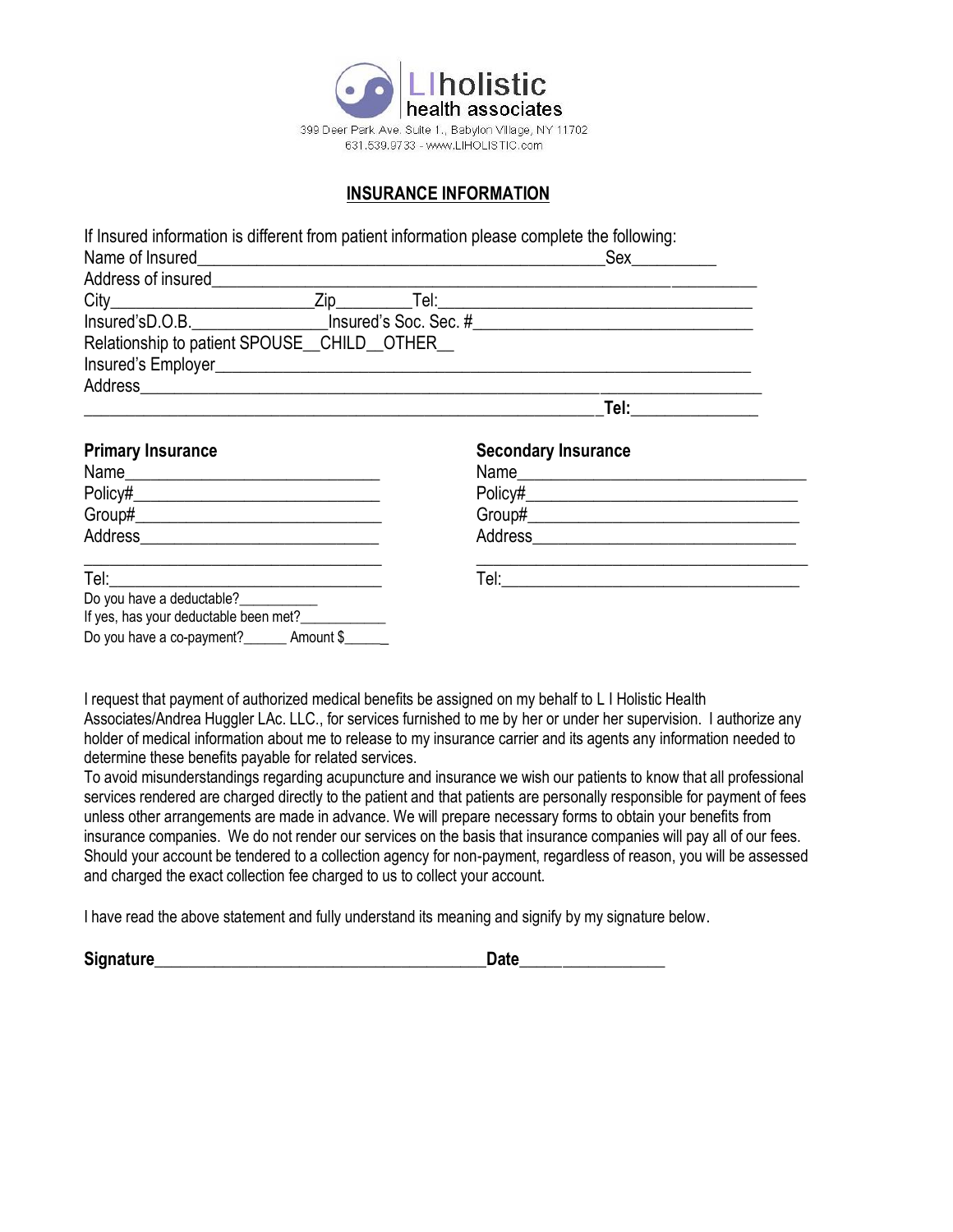health associates 399 Deer Park Ave. Suite 1., Babylon Village, NY 11702 631.539.9733 - www.LIHOLISTIC.com

holistic

# **PATIENT ADVISORY TO CONSULT A PHYSICIAN**

L I Holistic Health Associates/ ANDREA E. HUGGLER LIC.AC. LLC., are committed to your health and well-being. We believe that while Oriental medicine has a great deal to offer as a health care system, it cannot totally replace the resources available through blomedica! physicians. Consequently, we recommend that you consult a physician regarding any condition or conditions for which you are seeking acupuncture treatment

To comply with Article 160. Section 821 I.I (b) of NYS Education law. we request that you read and sign the following statement

#### WE, THE UNDERSIGNED, DO AFFIRM THAT **WE ALL ASSESS** (patient) HAS BEEN **ADVISED BY LIHHA STAFF (licensed acupuncturist) TO CONSULT A PHYSICIAN REGARDING THE CONDITION OR CONDITIONS FOR WHICH SUCH PATIENT SEEKS ACUPUNCTURE TREATMENT.**

#### **INFORMED CONSENT TO ACUPUNCTURE TREATMENT**

I consent to acupuncture treatments and other procedures associated with the practice of traditional Oriental medicine provided by L I Holistic Health Associates/ANDREA E HUGGLER LIC.AC., LLC. I have discussed the nature and purpose of my treatment with the member of the clinical staff named below.

I understand that methods of treatment may include but are not llmited to: acupuncture, moxibustion, cupping, electrical stimulation, AMMA Therapy\* and Tui Na (Chinese Massage).

I have been informed that acupuncture is a safe method of treatment, but that it may have side effects, including bruising, numbness or tingling near the needling sites that may last a few days, and dizziness or fainting. Unusual risks of acupuncture include spontaneous miscarriage, nerve damage and organ puncture, including lung puncture (pneumothorax). Infection is another possible risk, although this site uses sterile, disposable needles and maintains a clean and safe environment. I understand that while this document describes the major risks of treatment, other side effects and risks may occur.

**I will notify the clinical staff member who is caring for me if I am pregnant.**

**I do not expect the clinical staff to be able to anticipate and explain all possible risks and complications of treatment, and I wish to rely on the clinical staff to exercise judgement during the course of treatment which the clinical staff thinks at the time, based upon the facts known to them, is in my best interests.**

**By voluntarily signing below I show that I have read, or have had read to me, this consent to treatment, have been told about the risk and benefits of acupuncture and other procedures, and have had an opportunity to ask questions. I have read this form and freely give permission to receive acupuncture.**

Date:\_\_\_\_\_\_\_\_\_\_\_\_\_\_\_\_\_\_\_\_\_\_ Name of Clinical Staff :

Signature of Patient or Representative

Print Name of Patient Representative (if applicable)

This office is HIPAA Compliant. This and all patient information is kept confidential and cannot be released without your written consent.